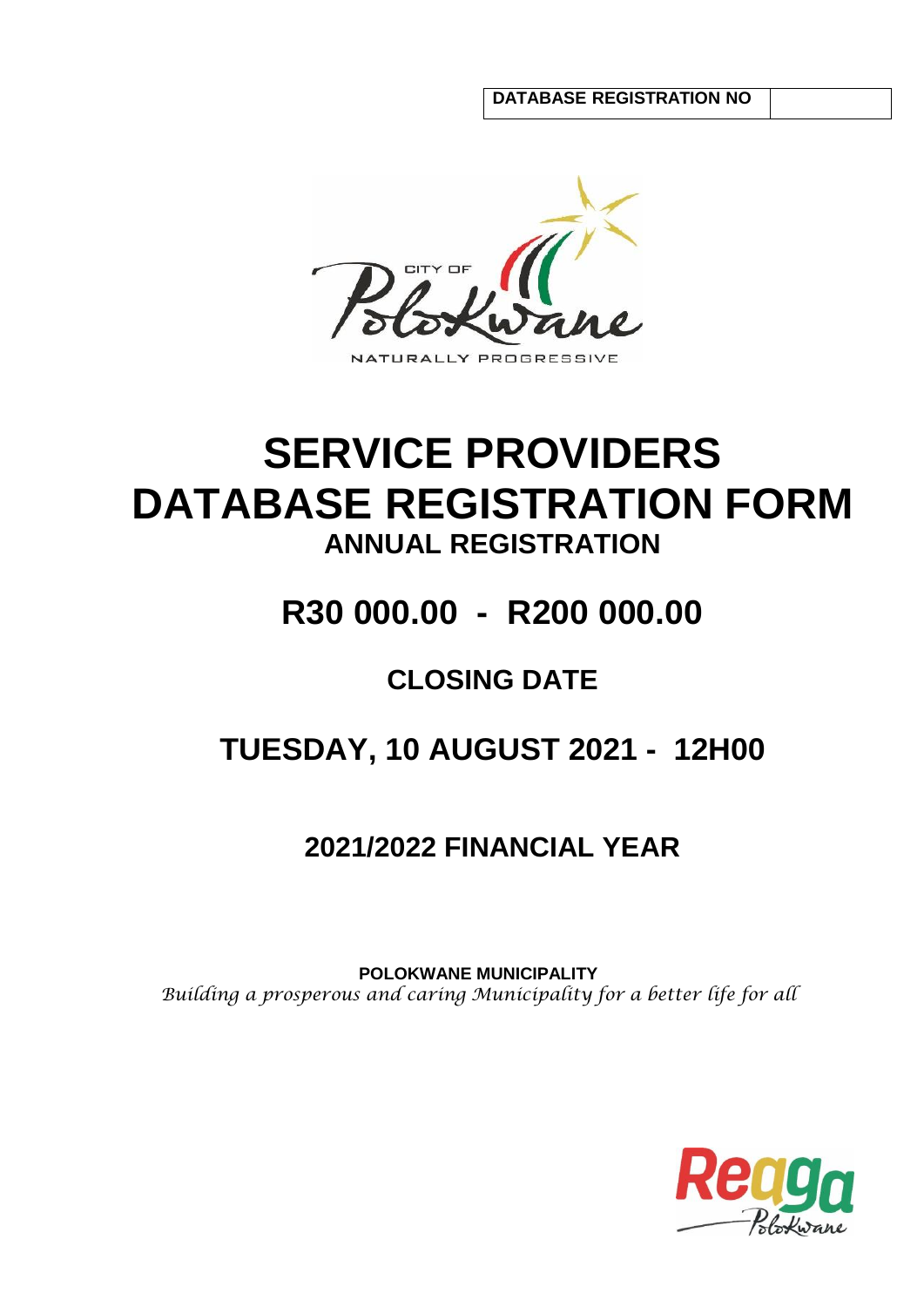## **POLOKWANE MUNICIPALITY**

## **SERVICE PROVIDER DATABASE REGISTRATION FORM**

This form must be duly and fully completed, preferably with a black pen, signed as requested and placed, together with supporting documentation, in an envelope clearly marked **"Database of Prospective Service Providers"** on the outside and forwarded to the Manager: Supply Chain Management Unit, P.O Box 111, Polokwane, 0700, or forward to **Supply Chain Management Unit Office, Tender Office (Ref. Database Registration) – Ground Floor (Left hand side of the security reception at Municipal Offices, Corner Landross Mare and Bodenstein Streets, Polokwane.**

#### **PLEASE NOTE**

- 1. **Registration on the service provider database does not entitle the supplier to any business opportunities offered by the Polokwane Municipality nor will it place any obligation of the Municipality whatsoever.**
- 2. Arrangements may be made when necessary with officials of Polokwane Municipality to inspect your premises in order to assess your competency before your company is accepted.
- 3. All service provider information will be treated strictly confidential.
- 4. It should be noted that should any information provided be found to be incorrect Polokwane Municipality reserves the right to exclude the service provider from the database at any time prior to or after acceptance of the database registration form.
- 5. Kindly familiarize yourself with the Supply Chain Management processes:



#### **FOR OFFICIAL USE**

DATE RECEIVED:

DATE CAPTURED: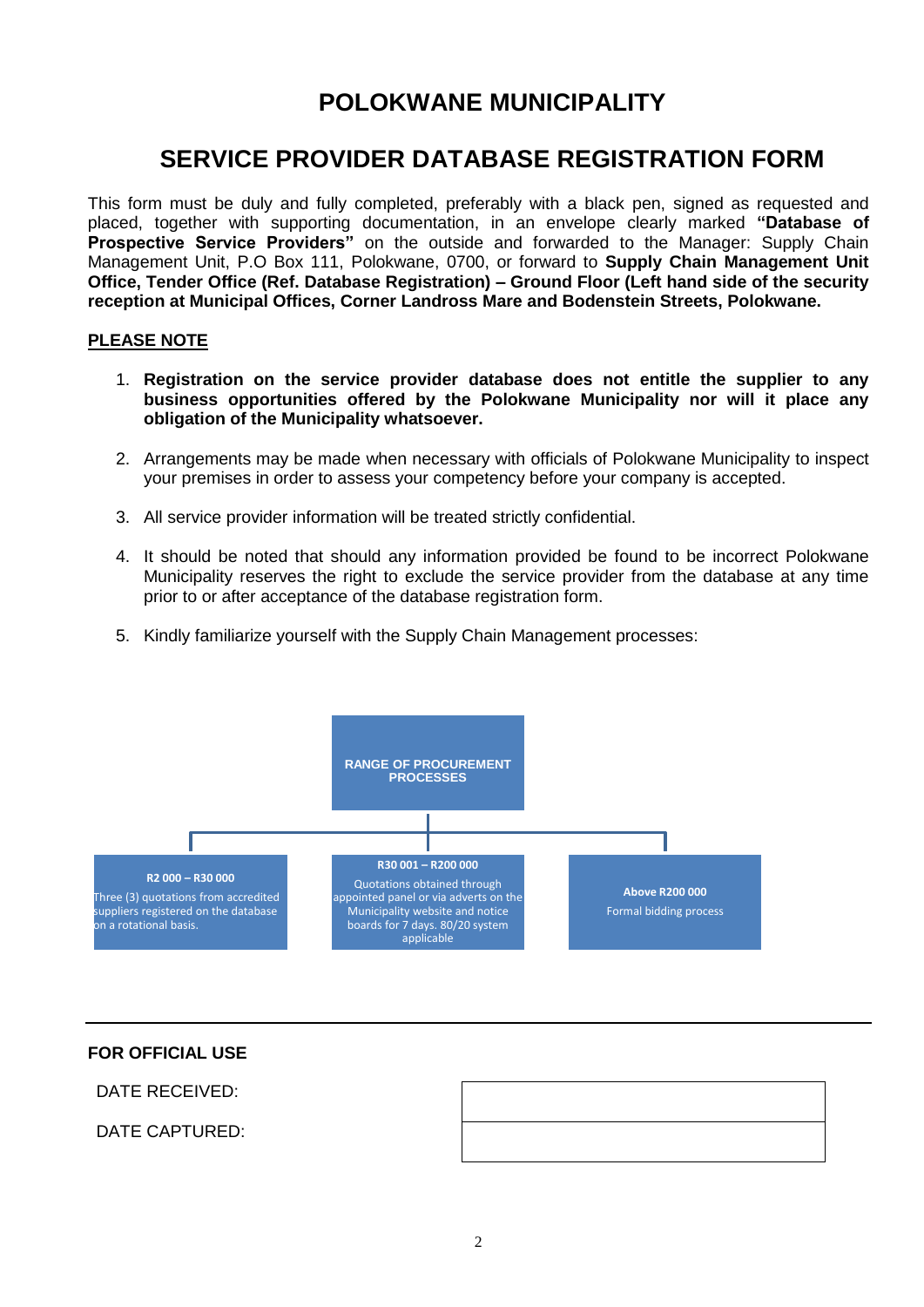### **FOR OFFICIAL USE** (Continue)

#### **Note:**

- All service providers who wish to be registered in the Municipality's (Supply Chain Management) service providers' database are required to submit the following documents listed below together with the fully completed database registration form.
- In addition to completion of the database forms, service providers are required to initial each and every page of the database registration form.
- Service providers are **required and compelled** to complete the Declaration of Interest form which is attached to the database registration form. Failure to complete the form will compel the Municipality not to register your company on the database.
- All service providers are required to attach latest bank confirmation letter from your banking institution.
- In terms of the new Preferential Procurement Regulations of 2011, all service providers are required to submit a BBBEE Certificate from the accredited agencies obtained from the Department of Trade & Industry website. Service providers could attach a certified B-BBEE sworn affidavit signed by the SAPS or any other authorized institution.

| <b>No</b>       | <b>DOCUMENTS REQUIRED</b>                                                  | <b>Yes</b> | <b>No</b> | N/A |
|-----------------|----------------------------------------------------------------------------|------------|-----------|-----|
|                 | Certified valid tax clearance certificate pin status report from SARS      |            |           |     |
| $\mathcal{P}$   | Certified company registration form                                        |            |           |     |
| 3               | Municipal rates and taxes statement of account which is not owing for      |            |           |     |
|                 | more than three (3) months and which is not in arrears of more than three  |            |           |     |
|                 | (3) months / lease agreement / letter from Tribal Authority                |            |           |     |
| 4               | Confirmation letter of the bank account from your banking institution      |            |           |     |
| 5               | Latest proof of registration on the Central Supplier Database (CSD (Attach |            |           |     |
|                 | latest CSD Report)                                                         |            |           |     |
| 6               | Certified copy or copies of ID of company director(s)                      |            |           |     |
| $\overline{7}$  | Original B-BBEE Certificate (certified copy) / certified B-BBEE Sworn      |            |           |     |
|                 | Affidavit                                                                  |            |           |     |
| 8               | Initialling of all pages of the database registration form                 |            |           |     |
| 9               | Completion of the declaration of interest form                             |            |           |     |
| 10 <sup>1</sup> | Completion of the declaration of past SCM practices form                   |            |           |     |

**Evaluated by\_\_\_\_\_\_\_\_\_\_\_\_\_\_\_\_\_\_\_\_\_\_\_\_\_\_\_\_Signature\_\_\_\_\_\_\_\_\_\_\_\_\_\_\_\_\_\_Date\_\_\_\_\_\_\_\_\_** 

**Checked by**: \_\_\_\_\_\_\_\_\_\_\_\_\_\_\_\_\_\_\_\_\_**Signature:** \_\_\_\_\_\_\_\_\_\_\_\_\_\_**Date**: \_\_\_\_\_\_\_\_\_\_\_\_\_\_\_\_

| <b>Approved</b> | <b>Not Approved</b> |  |
|-----------------|---------------------|--|
|                 |                     |  |

**Captured by:** \_\_\_\_\_\_\_\_\_\_\_\_\_\_\_\_\_\_\_\_ **Signature:** \_\_\_\_\_\_\_\_\_\_\_\_\_\_ **Date:** \_\_\_\_\_\_\_\_\_\_\_\_\_\_\_\_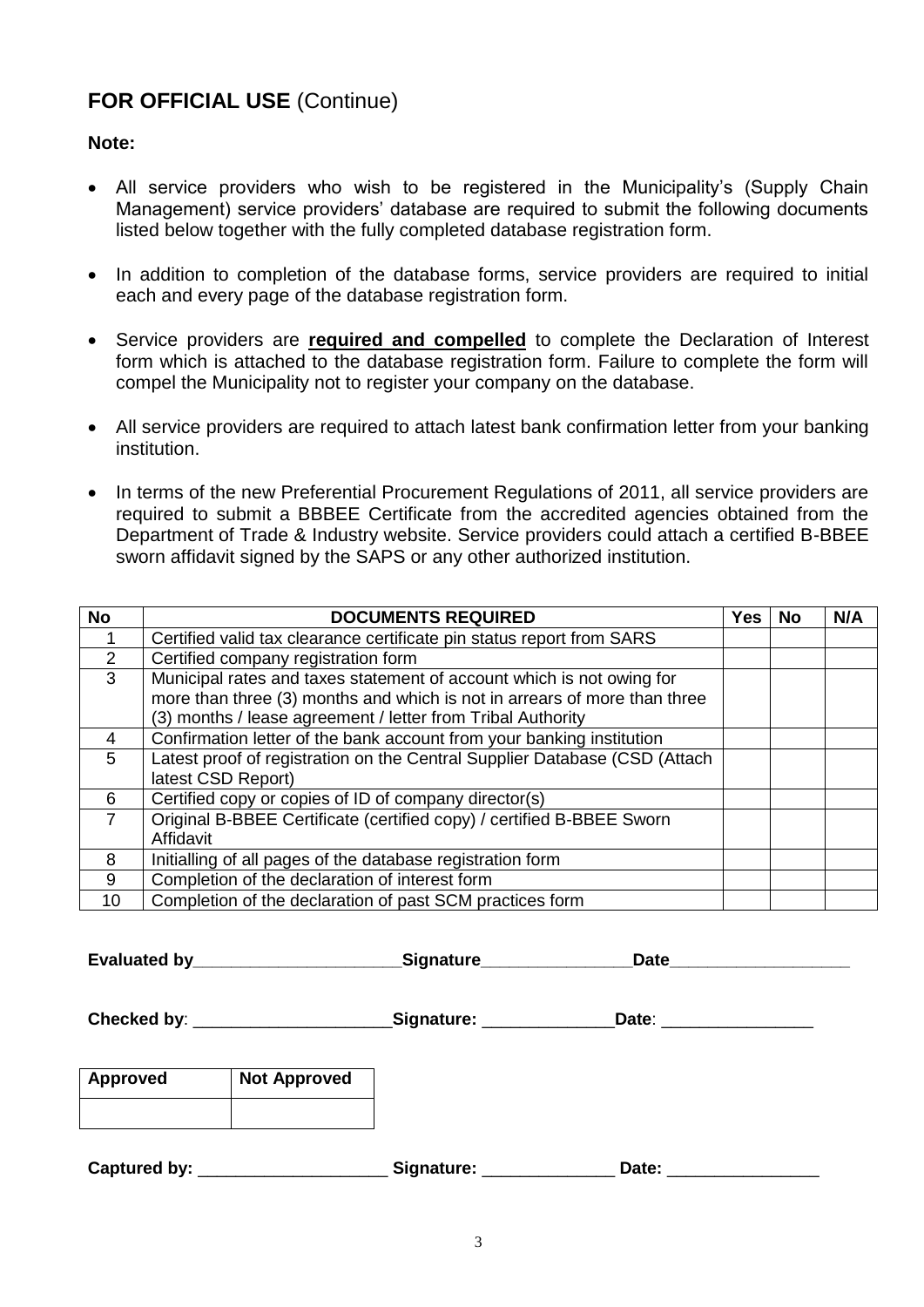#### **1. SECTION 1: PARTICULARS OF THE ORGANISATION**

Please note that all information will be treated confidentially. Provide details regarding the organisation. Where organization is a joint venture the individual members of the joint venture are to separately provide information of their organization.

#### **1.1 REGISTERED NAME OF THE COMPANY:**

#### **1.2 TRADING NAME:**

#### **1.3 CONTACT PERSON**

#### **1.4 POSTAL ADDRESS:**

**POSTAL CODE:**

#### **1.5 PHYSICAL ADDRESS:**

| <b>POSTAL CODE:</b> |  |
|---------------------|--|

#### **1.6 TELEPHONE NUMBER FAX NUMBER**

#### **1.7 CELL PHONE NUMBER**

 $($  )

| E-MAIL: |  |
|---------|--|
|         |  |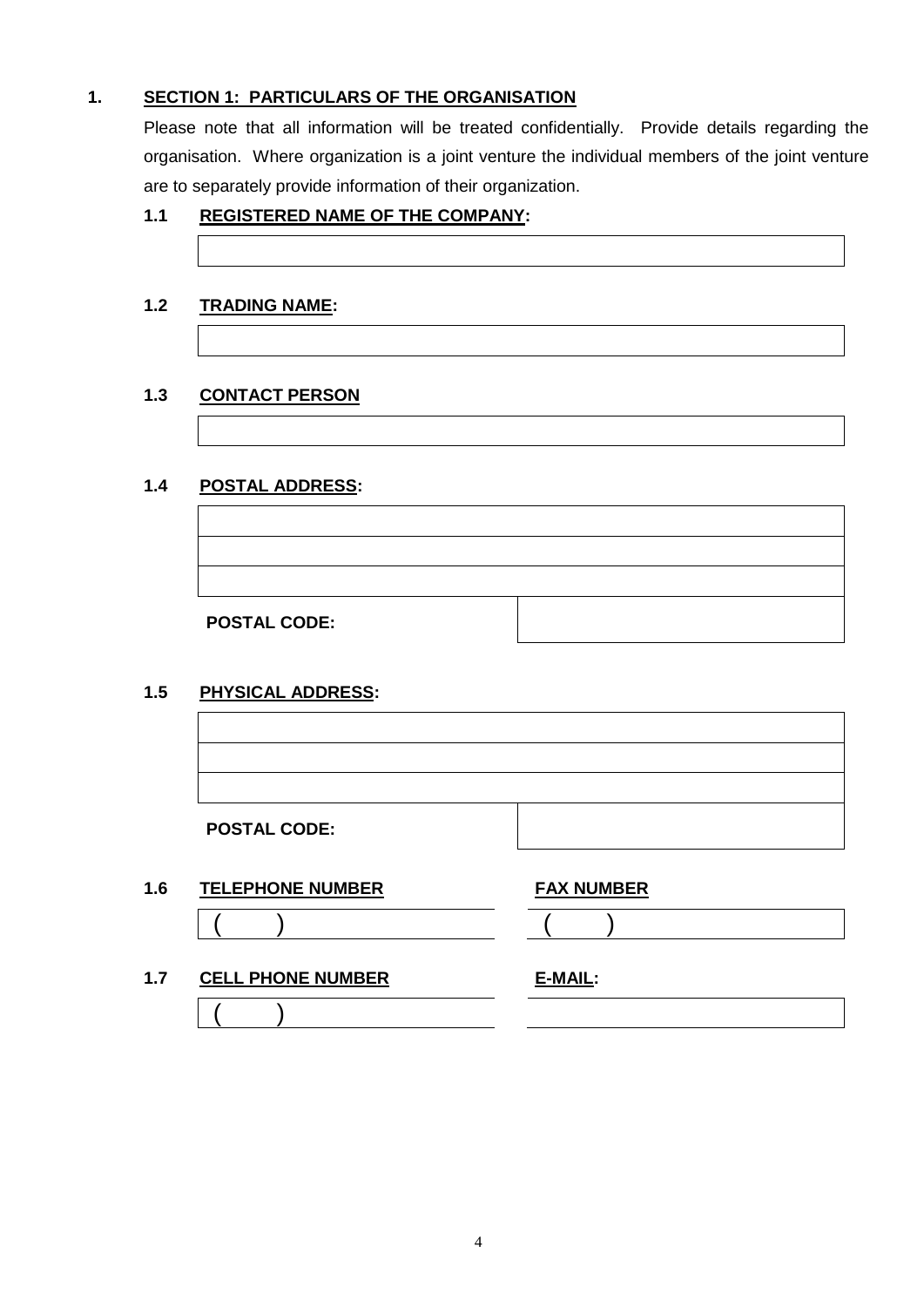#### **TYPE OF ORGANISATION:**

| <b>CLOSE CORPORATION</b> |  | (PTY) LTD    |
|--------------------------|--|--------------|
| <b>SOLE TRADER</b>       |  | <b>TRUST</b> |
| <b>PARTNERSHIP</b>       |  |              |
| <b>OTHER SPECIFY</b>     |  |              |

| (PTY) LTD    |  |
|--------------|--|
| <b>TRUST</b> |  |
|              |  |
|              |  |

#### **1.9 COMPANY REGISTRATION NUMBER:**

#### **1.10 INCOME TAX REGISTRATION NUMBER**

#### **1.11 VAT REGISTRATION NUMBER:**

**1.12 UIF REGISTRATION NUMBER:**

#### **1.13 NAME OF BANKING INSTITUTION:**

#### **1.14 NAME UNDER WHICH ACCOUNT IS OPERATED: ACCOUNT NUMBER:**

**TYPE OF ACCOUNT:**

**BRANCH CODE:** 

#### **1.15 PREVIOUS NAME OF BUSINESS:**

#### **2. SECTION 2: EVALUATION SECTION**

#### **2.1 PLEASE INDICATE THE JURISDICTION OF INTEREST:**

| <b>CODE   AREA</b> |                                                                    | <b>Tick</b> |
|--------------------|--------------------------------------------------------------------|-------------|
| <b>PM</b>          | POLOKWANE MUNICIPAL AREA                                           |             |
| I P                | OUTSIDE POLOKWANE MUNICIPAL AREA<br><b>BUT IN LIMPOPO PROVINCE</b> |             |
| OL P               | <b>OUTSIDE LIMPOPO PROVINCE</b>                                    |             |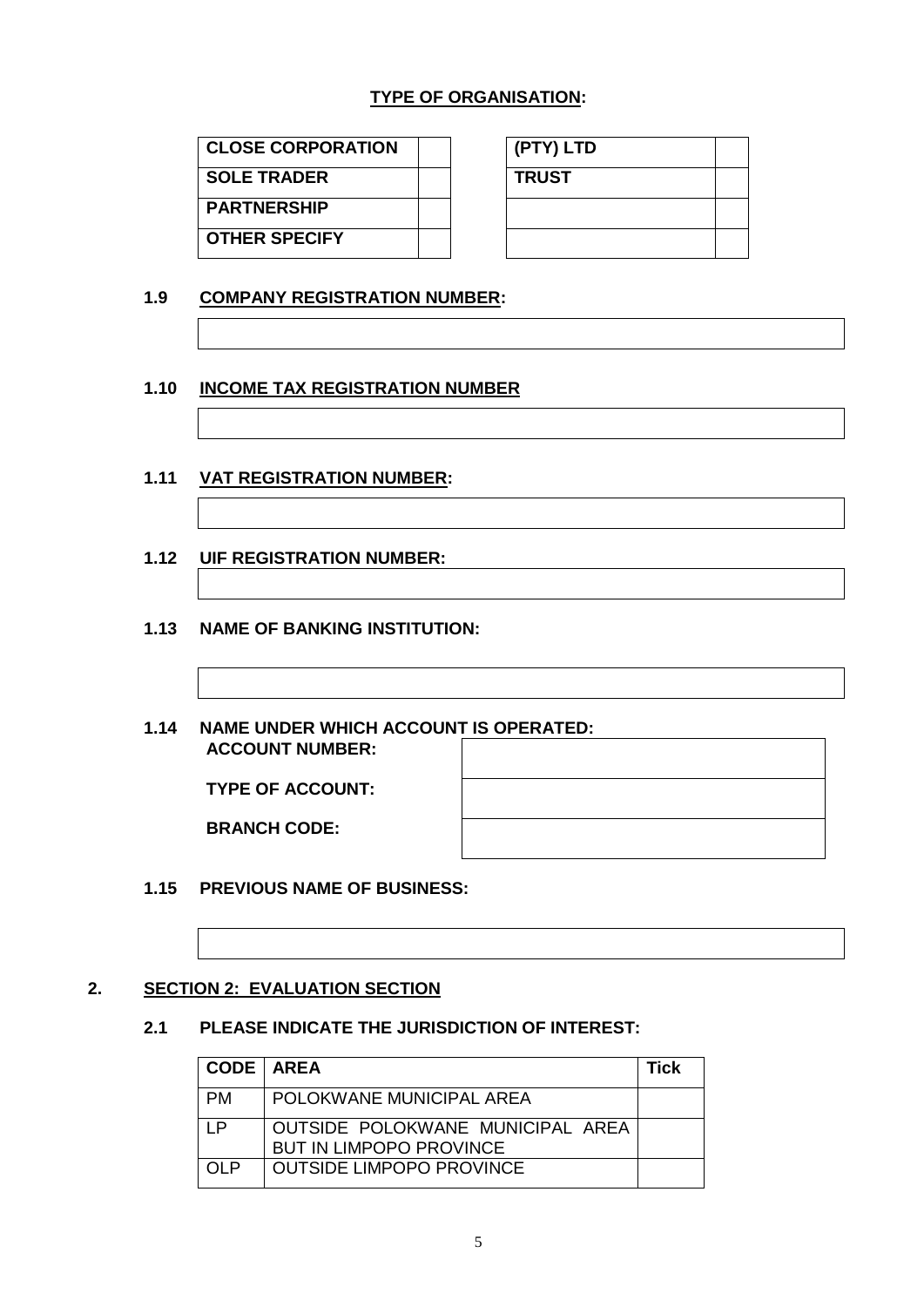### **2.2 PLEASE PROVIDE DETAILS OF OWNERSHIP OF THE ORGANISATION BY LISTING NAMES OF DIRECTORS, SHAREHOLDERS, OWNERS AND PARTNERS INCLUDING THEIR OWNERSHIP PERCENTAGE:**

If total number exceeds 4 please attach a separate list.

|                         | <b>NAME</b> | <b>ID NUMBER</b> | <b>CITIZENSHIP</b> | % SHARE<br>HOLDING |
|-------------------------|-------------|------------------|--------------------|--------------------|
| $\overline{\mathbf{1}}$ |             |                  |                    |                    |
| $\overline{2}$          |             |                  |                    |                    |
| 3 <sup>2</sup>          |             |                  |                    |                    |
| $\boldsymbol{4}$        |             |                  |                    |                    |

#### **2.3 PLEASE PROVIDE TOTAL NUMBER OF STAFF MEMBERS:**

#### **2.4 PLEASE PROVIDE BUSINESS TYPE:**

| <b>SERVICE CODE</b> | <b>DESCRIPTION</b>         |  |
|---------------------|----------------------------|--|
| CON                 | <b>CONSULTING SERVICES</b> |  |
| <b>TOR</b>          | CONTRACTOR                 |  |
| <b>SUP</b>          | <b>SUPPLIER</b>            |  |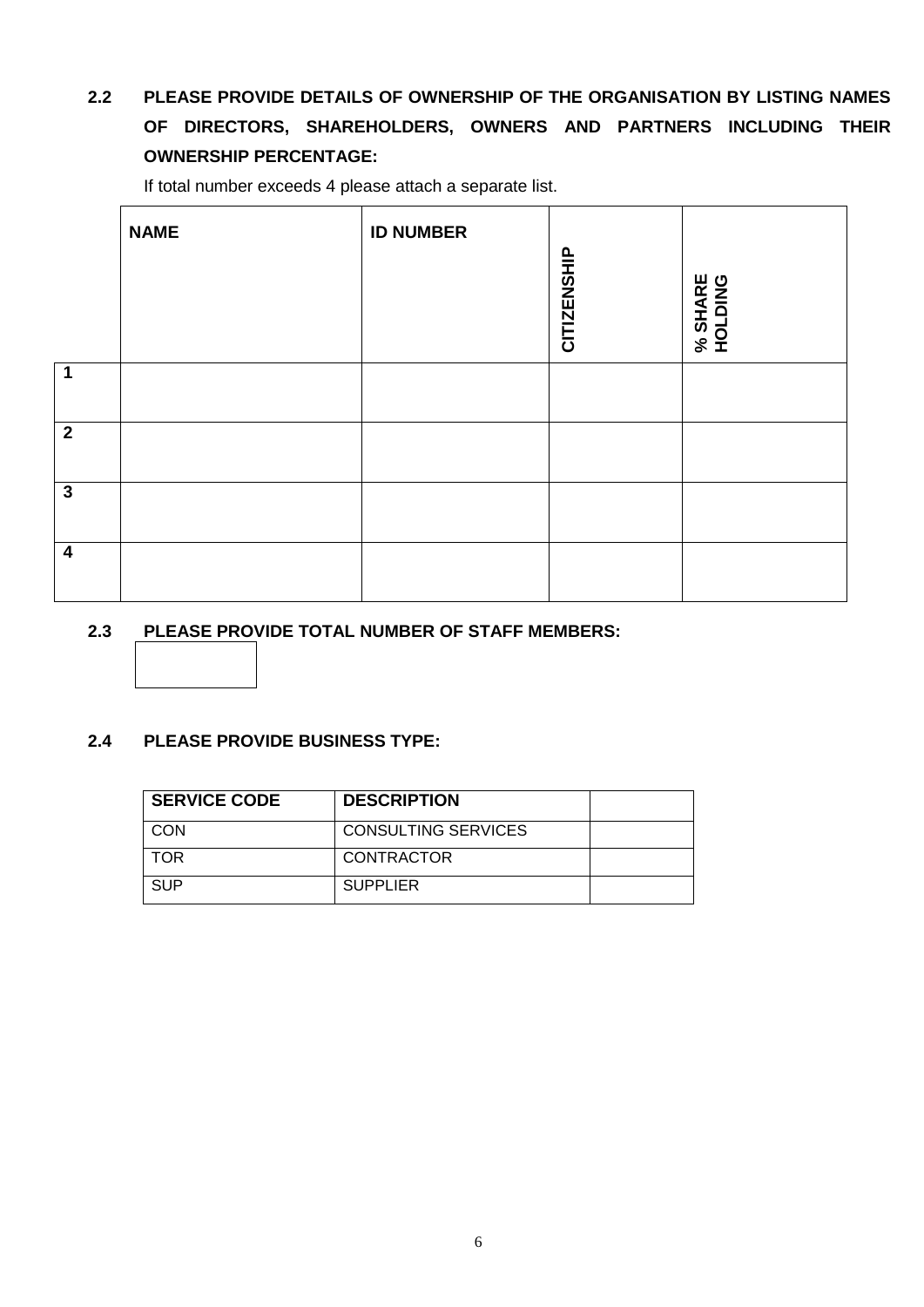### **SECTION 3: NATURE OF OPERATION, PRODUCTS OR SERVICES**

Please indicate the nature of operations, products or services applicable to your business by ticking the appropriate box:

#### **SERVICE PROVIDERS ARE EXPECTED TO CHOOSE NOT MORE THAN THREE COMMODITIES CATEGORIES**

| <b>CODE</b> | <b>COMMODITY</b>                                                                      | √          |
|-------------|---------------------------------------------------------------------------------------|------------|
| 00100       | <b>CONSTRUCTION EQUIPMENT AND SUPPLIES</b>                                            |            |
| 00101       | General electrical installation, maintenance and supplies                             |            |
| 00102       | General water and sanitation installation, maintenance and supplies                   |            |
| 00103       | General roads and stormwater installation, maintenance and supplies                   |            |
| 00104       | General building and facilities infrastructure installation, maintenance and supplies |            |
| 00105       | General waste installation, maintenance and supplies                                  |            |
| 00106       | General environment installation, maintenance and supplies                            |            |
| 00200       | <b>PROFESSIONAL SERVICES</b>                                                          | $\sqrt{ }$ |
| 00201       | Arts & Culture and related services                                                   |            |
| 00202       | Events management and social events facilitation                                      |            |
| 00203       | Fire and disaster services supplies and maintenance                                   |            |
| 00300       | <b>GENERAL SERVICES</b>                                                               | $\sqrt{ }$ |
| 00301       | Catering services                                                                     |            |
| 00302       | Stationery including toners and cartridges                                            |            |
| 00303       | Functions equipment hire (tents, chairs, tables, toilets (including VIP toilets0      |            |
| 00304       | Audio visual equipment systems services supplies, hiring and maintenance              |            |
| 00305       | Promotional materials (corporate gifts), printing and photographic services and       |            |
|             | graphic designs                                                                       |            |
| 00306       | Information technology services, maintenance and supplies                             |            |
| 00307       | Other services                                                                        |            |
| 00308       | Other services                                                                        |            |
| 00309       | <b>Other Services</b>                                                                 |            |
| 00310       | <b>Other Services</b>                                                                 |            |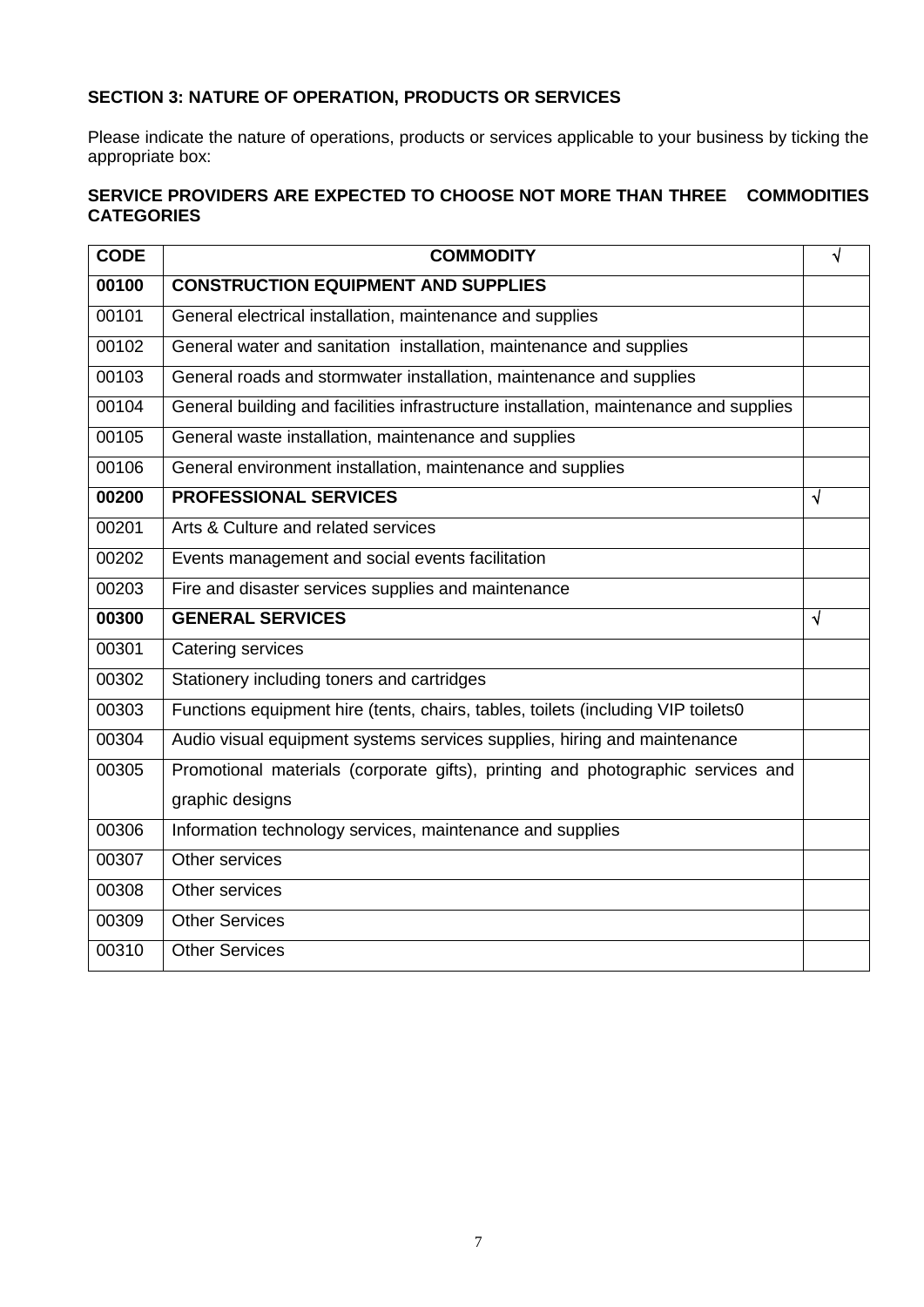#### **SECTION 5: DECLARATION OF CORRECTNESS OF INFORMATION PROVIDED**

I/we, the undersigned, warrant(s) that I am/we are duly authorise to do so and on behalf of

#### **Declare that:**

- 1. The information contained in this document is correct.
- 2. All copies of relevant documentation are attached.
- 3. The Historically Disadvantaged status of individuals as stated is correct and based on owners/shareholders/partners actively involved in the day-to-day management of this enterprise.

\_\_\_\_\_\_\_\_\_\_\_\_\_\_\_\_\_\_\_\_\_\_\_\_\_\_\_\_\_\_\_\_\_\_\_\_\_\_\_\_\_\_\_\_\_\_\_\_\_\_\_\_\_\_\_\_\_\_\_\_\_\_\_\_\_\_\_\_\_\_\_\_\_\_\_\_\_\_\_\_\_\_\_\_\_\_\_\_\_\_

If the information supplied is found to be incorrect then the Polokwane Municipality in addition to any remedies, it may have; may

- (i) recover from you/your enterprise all costs, losses or damages incurred or sustained by the Municipality as a result of the award of the contract; and/or
- (ii) cancel the contract and claim any damages which the Municipality may suffer by having to make favourable arrangements after such cancellations, and/or
- (iii) impose a penalty as provided in the bid/quotation documents and/or
- (iv) take any other action as may be deemed necessary.

#### **COMMISSIONER OF OATHS**

Signed and sworn to before me at  $\Box$ 

On this \_\_\_\_\_\_\_ day of \_\_\_\_\_\_\_\_\_\_\_by the Deponent(s), who acknowledge that he/she/they know(s) and understand(s) the contents of this document, that it is true and correct to the best of his/her/their knowledge and that he/she/they have no objection to taking the prescribed oath, and that the prescribed oath will be binding on his/her/their conscience.

SIGNATURE AND OFFICIAL STAMP: \_\_\_\_\_\_\_\_\_\_\_\_\_\_\_\_\_\_\_\_\_\_\_\_\_\_\_\_\_\_\_\_\_\_\_\_\_\_\_\_\_\_\_\_\_\_\_\_\_\_\_

#### **NOTE: ALL PAGES OF THIS AFFIDAVIT MUST BE INITIALLED BY THE DEPONENT(S) AS WELL AS THE COMMISSIONER OF OATHS**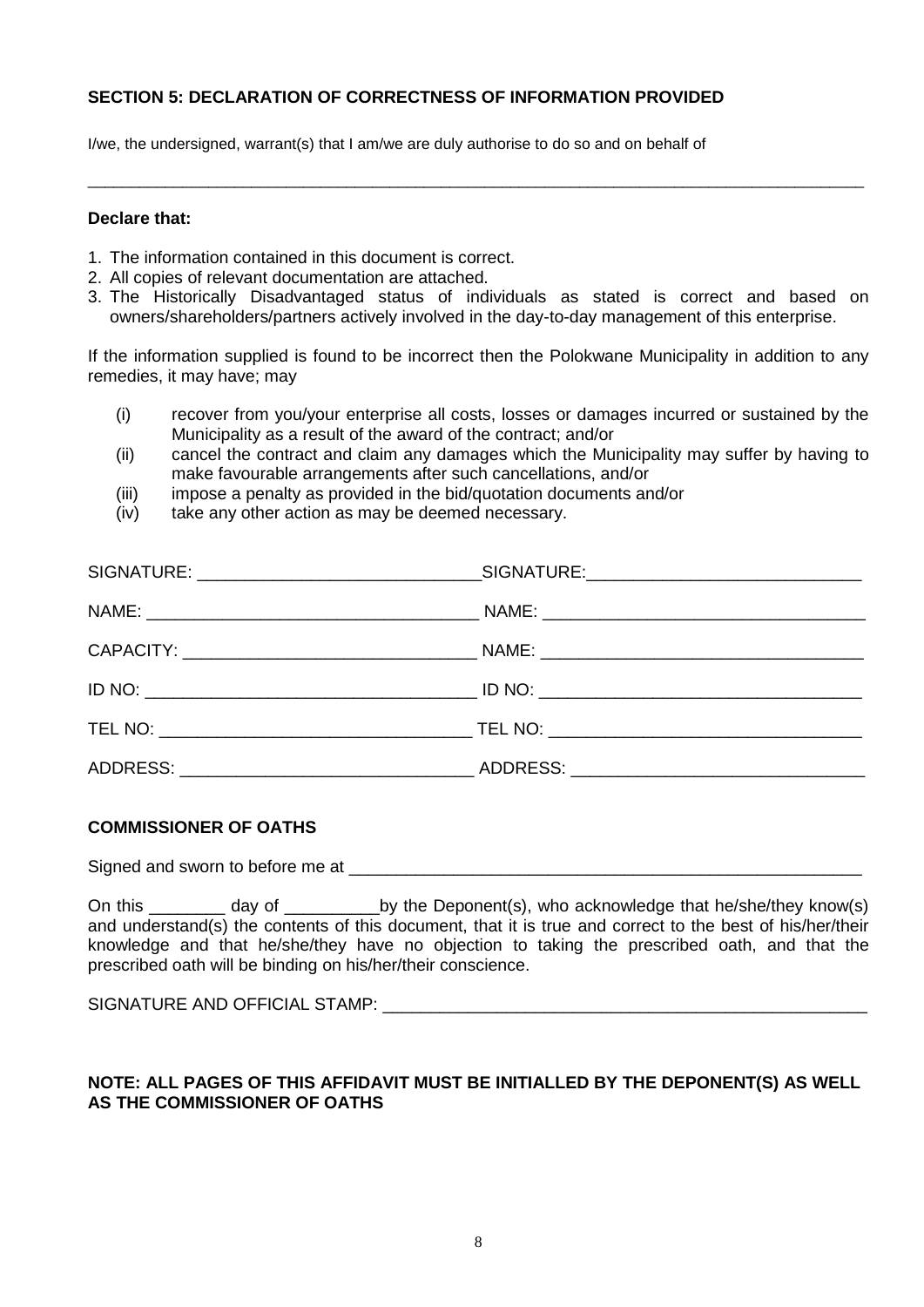#### **DECLARATION OF INTEREST**

- 1 No bid will be accepted from persons in the service of the State.
- 1 Any person, having a kinship with persons in the service of the State, including a blood relationship, may make an offer or offers in terms of this invitation to bid. In view of possible allegations of favoritism, should the resulting bid, or part thereof be awarded to persons connected with or related to persons in service of the State. It is required that the bidder or their authorized representative declare their position in relation to the evaluating / adjudicating authority.
- 3. The Municipal Supply Chain Management Regulations regulates the status of persons who are in the service of the State but doing business with the State. The MSCM Regulations defines "in the service of the state" as follows:

 $(a)$  a member of  $-$ 

- (i) any municipal council;
- (ii) any provincial legislature; or
- (iii) the national Assembly or the national Council of provinces;
- (b) a member of the board of directors of any municipal entity;
- (c) an official of any municipality or municipal entity;
- (d) an employee of any national or provincial department, national or provincial public entity or constitutional institution within the meaning of the Public Finance Management Act, 1999 (Act No.1 of 1999);
- (e) a member of the accounting authority of any national or provincial public entity; or
- (f) an employee of Parliament or a provincial legislature.

² Shareholder" means a person who owns shares in the company and is actively involved in the management of the company or business and exercises control over the company.

4 In order to give effect to the above, the following questionnaires must be completed and submitted with the bid:

| Full Names of the Bidder or<br>His Representatives                               |  |
|----------------------------------------------------------------------------------|--|
| Identity No.                                                                     |  |
| Occupied<br>Position<br>in<br>the<br>Company (Director, Trustee,<br>Shareholder) |  |
| Company Registration No.                                                         |  |
| Tax Reference No.                                                                |  |
| VAT Registration No.                                                             |  |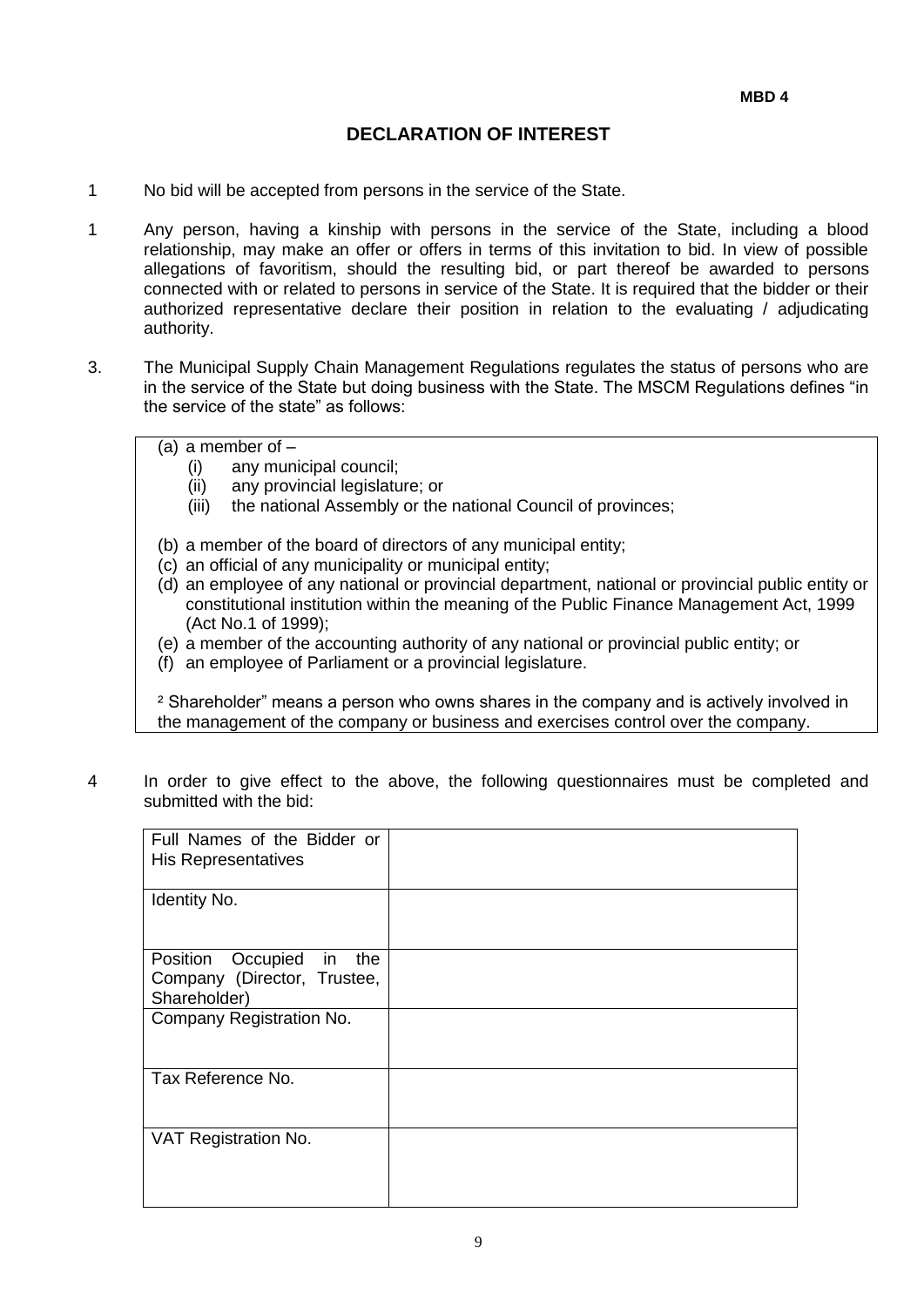| Name of all Directors /<br>$\sqrt{2}$<br><b>Shareholders</b><br>Trustees<br>Members, identity numbers<br>and state employee numbers<br>must be indicated<br>Are you presently in the<br>service of the State? (Yes or<br>No). (If Yes, please furnish<br>particulars                         |  |
|----------------------------------------------------------------------------------------------------------------------------------------------------------------------------------------------------------------------------------------------------------------------------------------------|--|
| Have You in the Service of<br>the State in the Past Twelve<br>(12) Months (Yes or No). If<br>Yes, please furnish details                                                                                                                                                                     |  |
| Do you have any relationship<br>(family, friend, other) with<br>persons in the service of the<br>State and who may<br>be<br>involved with the evaluation<br>and or adjudication of this bid.<br>(Yes or No). If Yes, Please<br>furnish details                                               |  |
| you, aware of<br>Are<br>any<br>relationship (family, friend,<br>other) between any other<br>bidder and any persons in the<br>service of the State who may<br>involved<br>with<br>the<br>bel<br>evaluation and or adjudication<br>of this bid. (Yes or No). If<br>Yes, please furnish details |  |
| Are any of the company's<br>directors, trustees, managers,<br>principal<br>shareholders<br>or<br>stakeholders in service of the<br>State? (Yes or No). If yes,<br>please furnish details                                                                                                     |  |
| Are any spouses, child or<br>parent of the<br>company's<br>directors, trustees, managers,<br>shareholders<br>principal<br><b>or</b><br>stakeholders in service of the<br>State? (Yes or No). If Yes,<br>please furnish details                                                               |  |
| of<br>the<br>Do<br>you<br>or<br>any<br>Directors,<br>trustees,<br>principal<br>managers,<br>shareholders or stakeholders<br>of this company have any<br>interest in any other related<br>companies<br>or<br>business                                                                         |  |